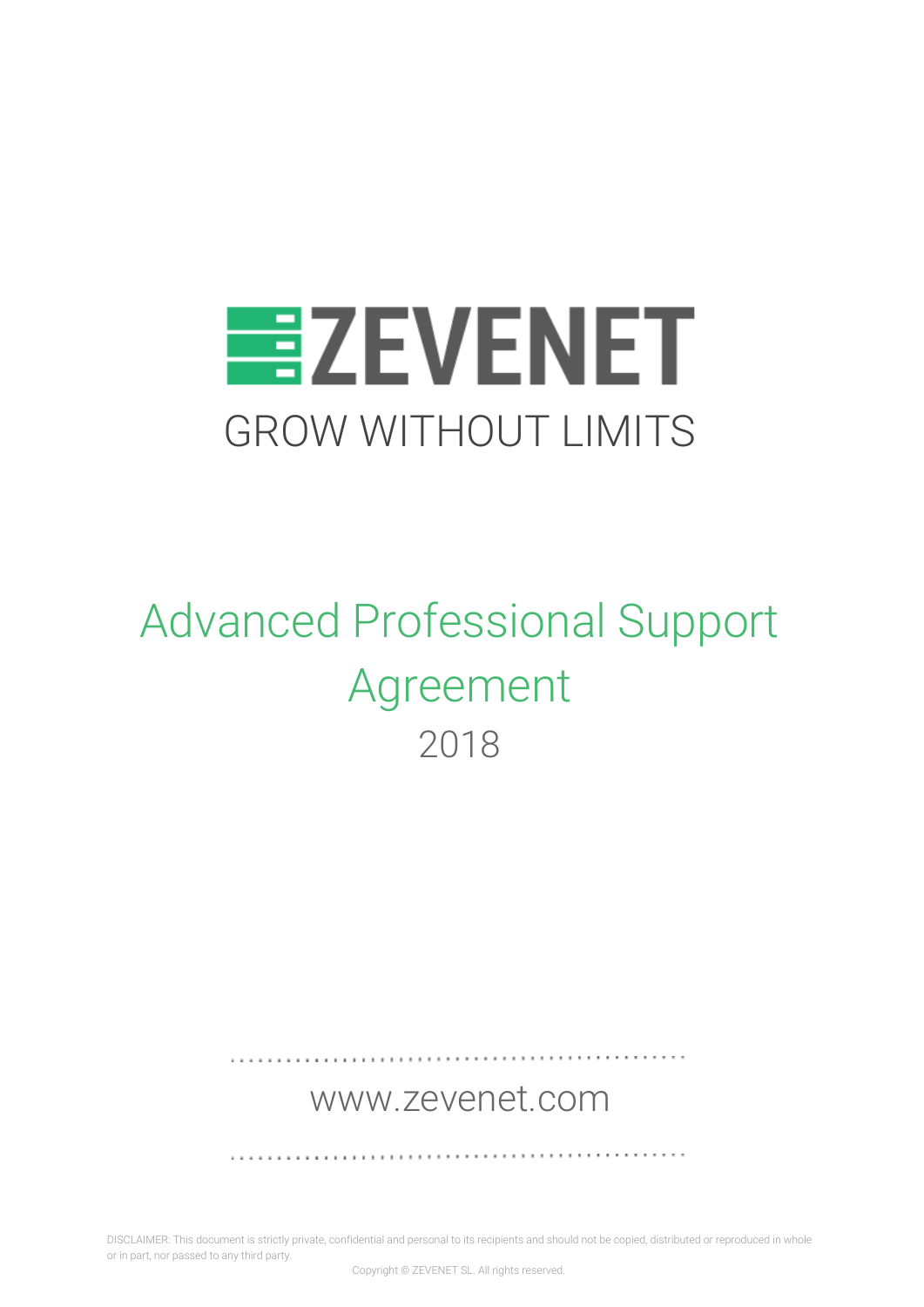

ADVANCED PROFESSIONAL SUPPORT AGREEMENT |2018

# Table of Contents

- 1. Service Level [Agreement](#page-2-0)
	- 1.1. [Statement](#page-2-1) of Intent
	- 1.2. Objectives of Service Level [Agreements](#page-2-2)
	- 1.3. Period of [Agreement](#page-3-0)
	- 1.4. Review [Procedure](#page-3-1)
	- 1.5. Service Level [Monitoring](#page-3-2)
	- 1.6. [Complaints](#page-4-0)
- 2. Customer [Responsibilities](#page-5-0)
	- 2.2. [Response](#page-5-1) Times
	- 2.3. Priority Level [Response](#page-6-0) Times
- 3. Distributor [Responsibilities](#page-7-0)
	- 3.1. [Functional](#page-7-1) Overview
	- 3.2. Hours of [Operation](#page-7-2)
	- 3.3. [Response](#page-7-3) Times
	- 3.4. Service Level [Targets](#page-8-0)
- 4. Supported [Products/Applications/Systems](#page-9-0)
	- 4.1. [Supported](#page-9-1) Devices
	- 4.2. Advanced [Professional](#page-9-2) Support Benefits
	- 4.3. [Supported](#page-11-0) Software
	- 4.4. [Support](#page-11-1) Control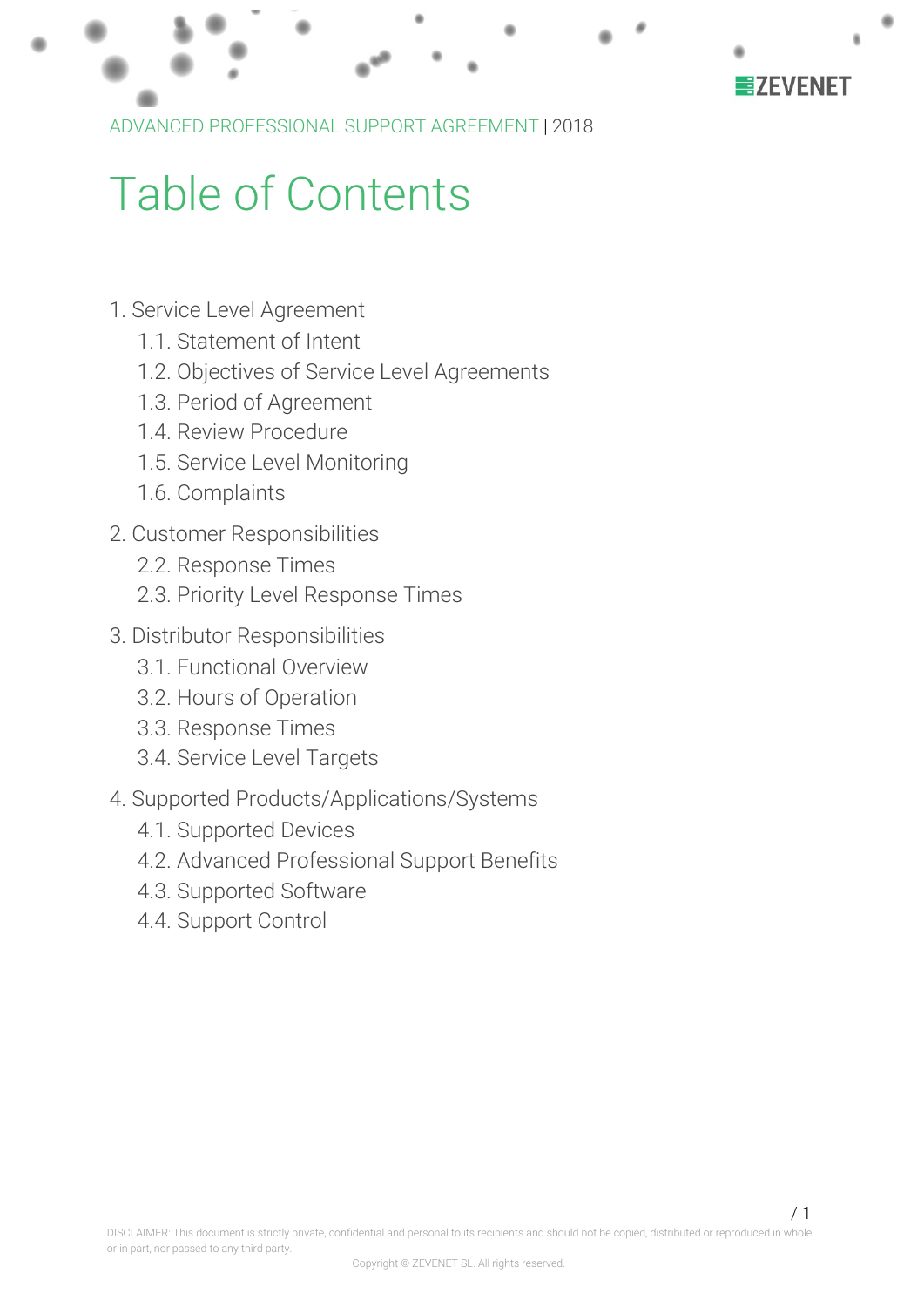

# <span id="page-2-0"></span>1. Service Level Agreement

### <span id="page-2-1"></span>1.1. Statement of Intent

The The aim of this agreement is to provide a basis for close co-operation between the CUSTOMER who has acquired the Standard Support and **ZEVENET SL**, identified by the DISTRIBUTOR in the present contract, in order to provide support services to the CUSTOMER by the DISTRIBUTOR, thereby ensuring a timely and efficient support service for ZEVENET products.

This agreement is contingent upon each party and fulfilling their responsibilities and generating an environment conducive to the achievement and maintenance of targeted service levels.

# <span id="page-2-2"></span>1.2. Objectives of Service Level Agreements

- To create an environment which is conducive to a cooperative relationship between CUSTOMER and DISTRIBUTOR to ensure the effective support for ZEVENET SL.
- To document the responsibilities of all parties taking part in the agreement.
- To ensure that CUSTOMER achieves the provision of a high quality of service for with the full support of DISTRIBUTOR.
- To define the commencement of the agreement, its initial term and the provision for reviews.
- To define in detail the service to be delivered by DISTRIBUTOR and the level of service which can be expected by CUSTOMER, thereby reducing the risk of misunderstandings.
- To institute a formal system of objective service level monitoring ensuring that reviews of the agreement are based on factual data.
- To provide a common understanding of service requirements/capabilities and of the principles involved in the measurement of service levels.
- To provide for all parties to the Service Level Agreement a single, easily referenced document which caters for all objectives as listed above.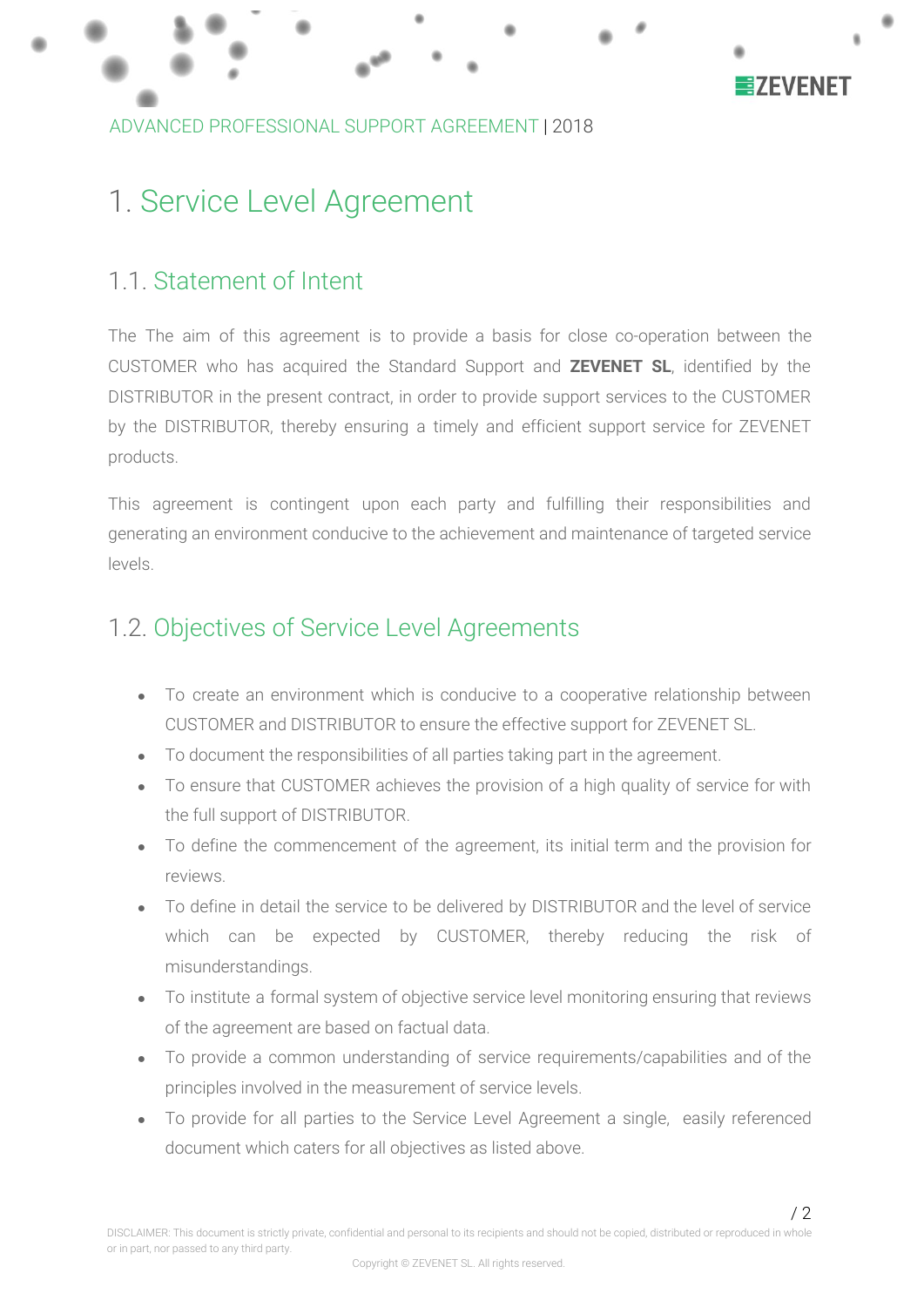

#### ADVANCED PROFESSIONAL SUPPORT AGREEMENT |2018

### <span id="page-3-0"></span>1.3. Period of Agreement

This agreement will begin on the date specified in the official Purchase Order or Invoice between CUSTOMER and DISTRIBUTOR, and will be continued as set forth in the Purchase Order or Invoice.

### <span id="page-3-1"></span>1.4. Review Procedure

This agreement will be reviewed every year, or at a mutually agreed date, by CUSTOMER and DISTRIBUTOR. The review will cover services provided, service levels and procedures. Changes to this agreement must be approved by both parties.

### <span id="page-3-2"></span>1.5. Service Level Monitoring

The success of service level agreements depends fundamentally on the ability to measure performance comprehensively and accurately so that credible and reliable information can be provided to customers and support areas on the service provided.

Service factors must be meaningful, measurable and monitored constantly. Actual levels of service are to be compared with agreed target levels on a regular basis by both CUSTOMER and DISTRIBUTOR. In the event of discrepancy between actual and targeted service levels both CUSTOMER and DISTRIBUTOR are expected to identify and resolve the reason(s) for any discrepancies in close co-operation.

Service level monitoring will be performed by CUSTOMER. Reports will be produced as and when required and forwarded to the DISTRIBUTOR contact.

Service level monitoring and reporting is performed on response time for faults, as specified in the following sections of this agreement.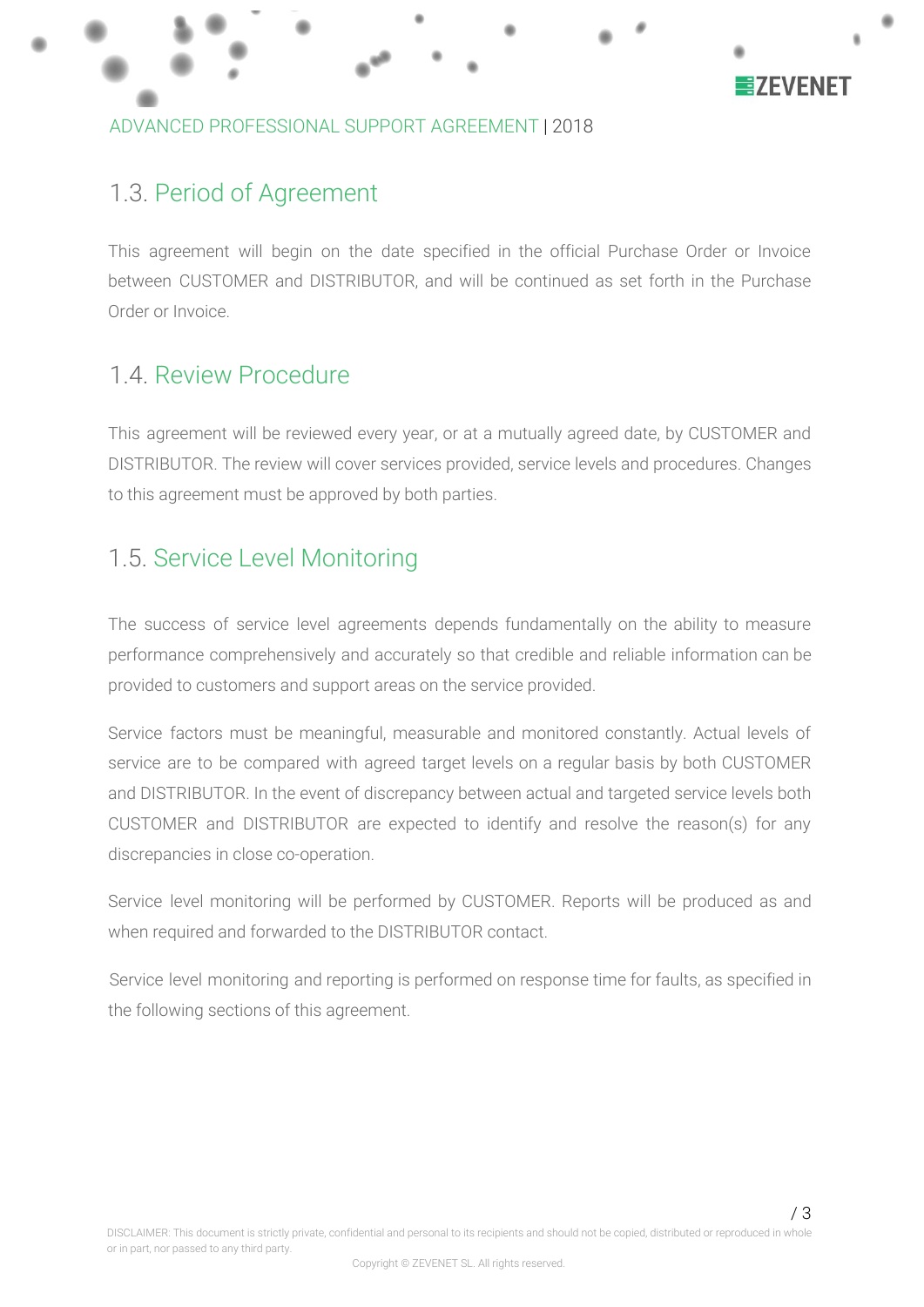

#### ADVANCED PROFESSIONAL SUPPORT AGREEMENT |2018

### <span id="page-4-0"></span>1.6. Complaints

All complaints relating to the operation of the help service, including:

- expected level of support,
- actual support offered and delivered,
- personnel responsible for providing or administering support,
- any other issue relating to this document or the relationship between CUSTOMER and DISTRIBUTOR,

received by either party will be forwarded in writing and distributed concurrently to the signatories of the given Invoice or Purchase Order. The intent is to ensure thorough, timely and open resolution of all such problems.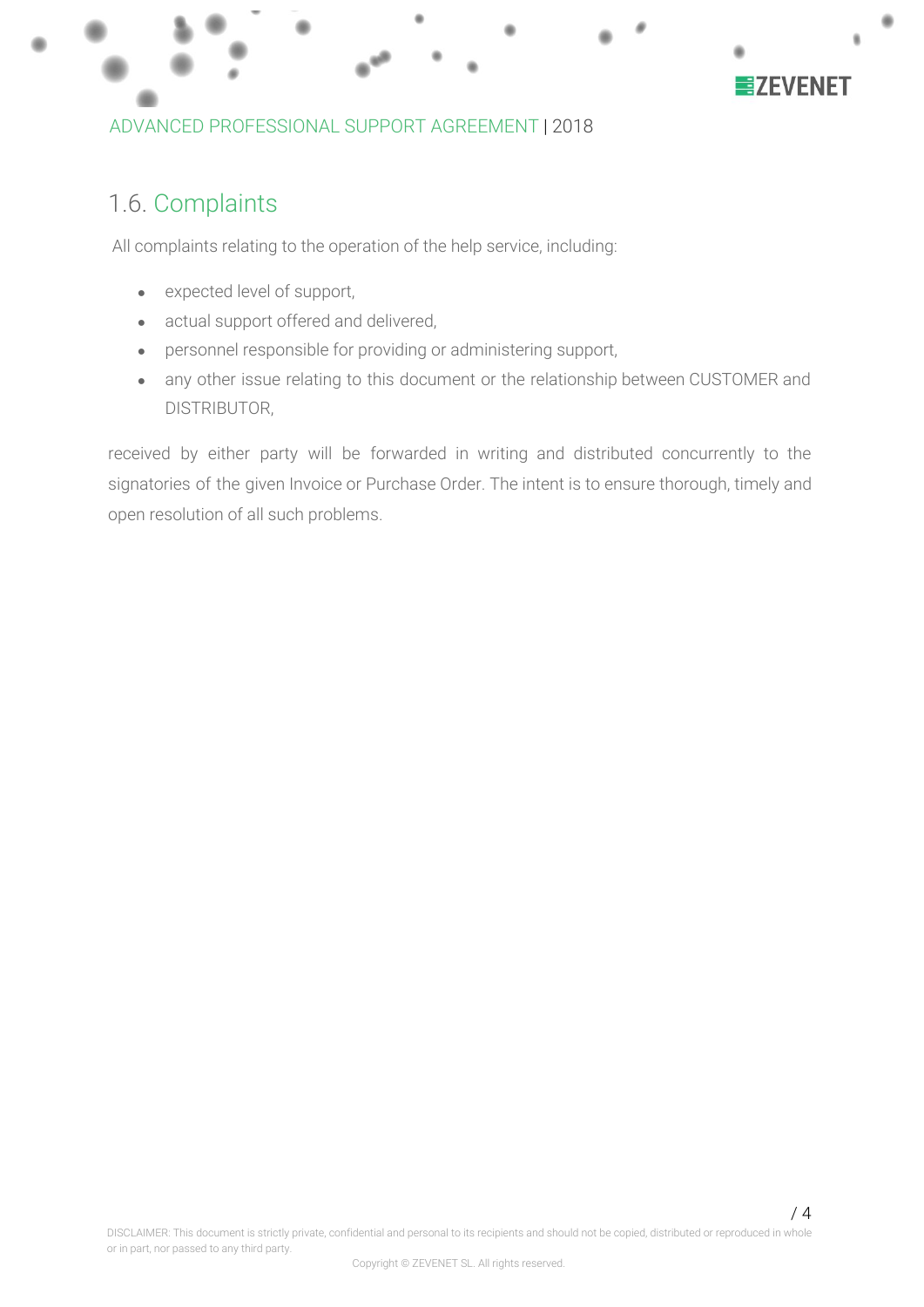

ADVANCED PROFESSIONAL SUPPORT AGREEMENT |2018

# <span id="page-5-0"></span>2. Customer Responsibilities

### 2.1. Functional Overview

To provide a service for the registration, referral and resolution of all the support services related faults and queries (supported products only) encountered by system administrators throughout the DISTRIBUTOR, the following specific responsibilities have to be supplied:

- Provision of a system administrator contact, Help Desk or similar facility.
- Extracting information from the symptoms and detailed data about questions or problems reported.
- Provide the system architecture details referring to the load balancing services and the number of nodes installed at production and development environments.
- Timely referral of faults to DISTRIBUTOR as per method detailed.

### <span id="page-5-1"></span>2.2. Response Times

The faults will be classified according to the perceived importance of the reported situation. The CUSTOMER maintenance and support service could use the following table to help to identify the case priority:

| Support<br>Level | <b>Business Critical</b> |           | <b>Non-Business Critical</b> |          | Request for<br>service |
|------------------|--------------------------|-----------|------------------------------|----------|------------------------|
|                  | Fatal                    | Impaired  | Fatal                        | Impaired |                        |
| High             | A                        | $\forall$ | B                            | B        | C                      |
| Medium           | A                        | B         | B                            | C        | C                      |
| Low              | B                        | B         | C                            | C        |                        |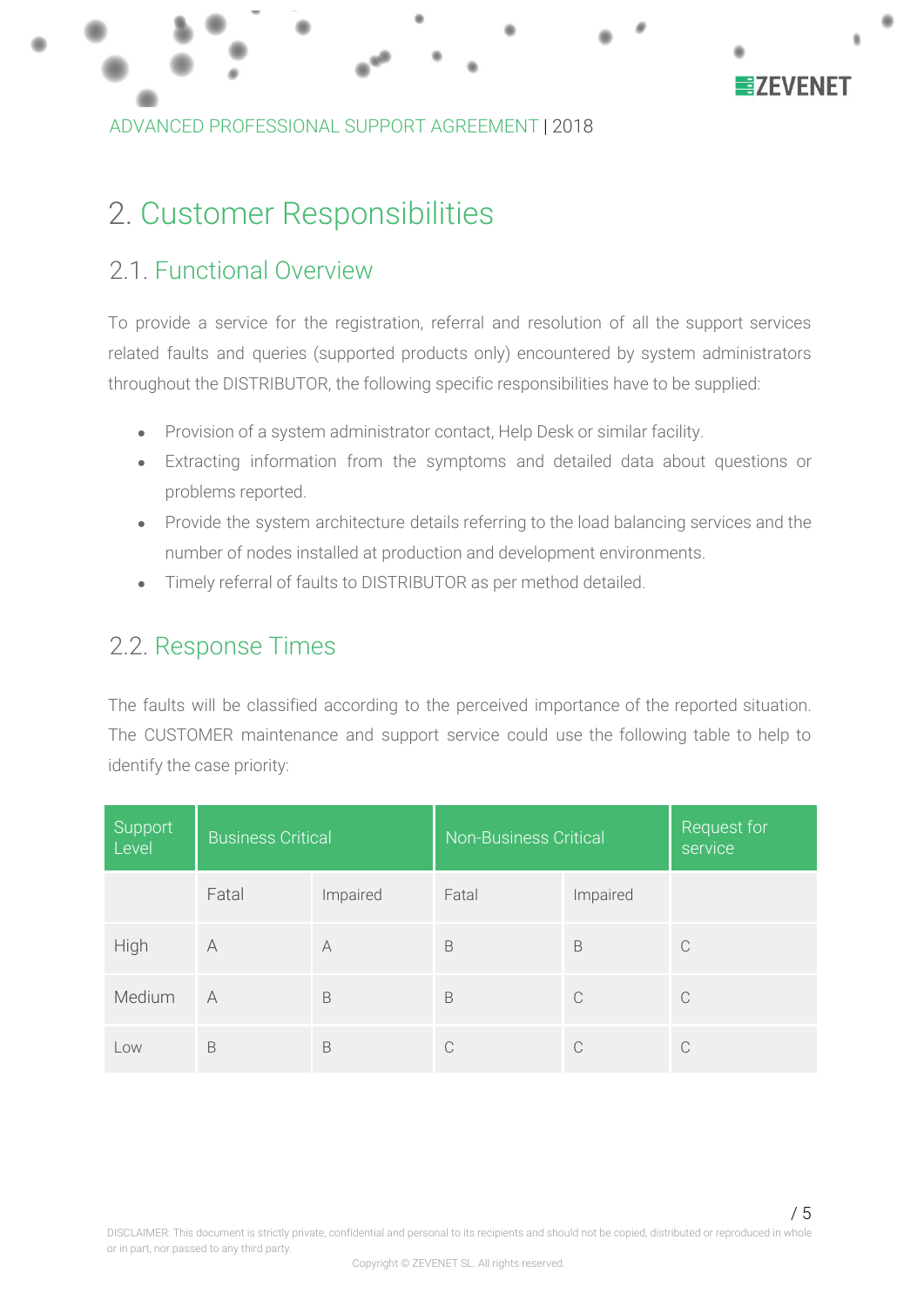

The service level definitions are:

| Fatal                    | Total system interoperability                   |
|--------------------------|-------------------------------------------------|
| Impaired                 | Partial system interoperability                 |
| <b>Business critical</b> | Unable to perform core business functions       |
| Non-business critical    | Able to perform limited core business functions |

# <span id="page-6-0"></span>2.3. Priority Level Response Times

The response times from the service desk or system administrators have to be adjusted according to the priority level assigned for the case or request, via the resources offered by the DISTRIBUTOR.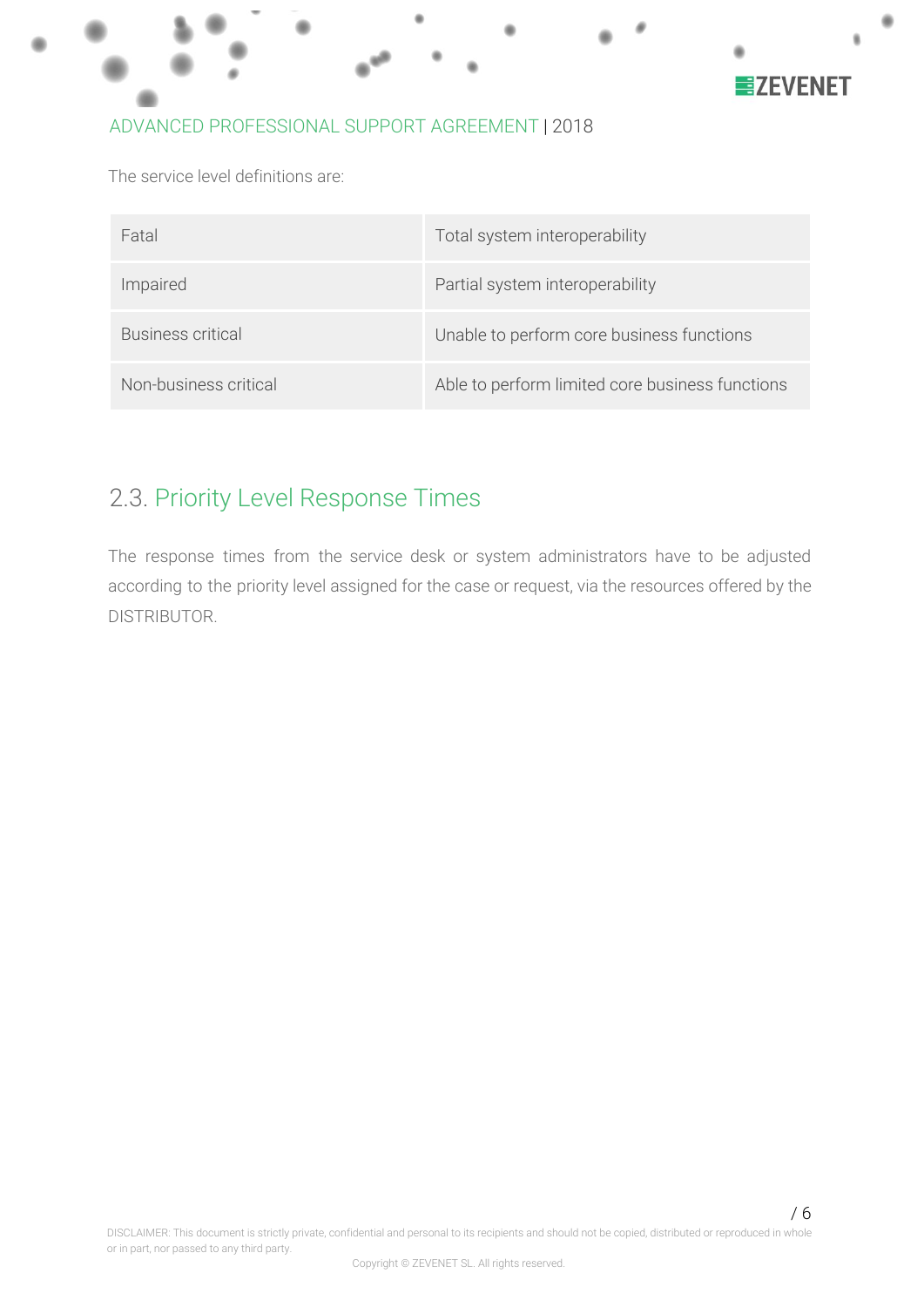

ADVANCED PROFESSIONAL SUPPORT AGREEMENT |2018

# <span id="page-7-0"></span>3. Distributor Responsibilities

## <span id="page-7-1"></span>3.1. Functional Overview

The DISTRIBUTOR is a provider of computing services based in open source software and support to the CUSTOMER.

The responsibilities supplied by the DISTRIBUTOR are:

- Provide a service for the registration and communication of cases.
- Provide a service support and resolution engagement for the products involved according to the established service level and personalized system architecture.
- Timely response and resolution of faults to the CUSTOMER.
- Fault resolution monitoring and production and distribution of Service Level Monitoring reports and when required.
- Protect the sensible data of CUSTOMER and keep it secure according to the current laws.

### <span id="page-7-2"></span>3.2. Hours of Operation

A DISTRIBUTOR representative will be available to provide support functions through the sources supplied, 24 hours per day, Monday to Friday, local holidays will be supplied with minimum services.

### <span id="page-7-3"></span>3.3. Response Times

The DISTRIBUTOR will accept the priority assigned to a fault by CUSTOMER following the priority table and the associated response times: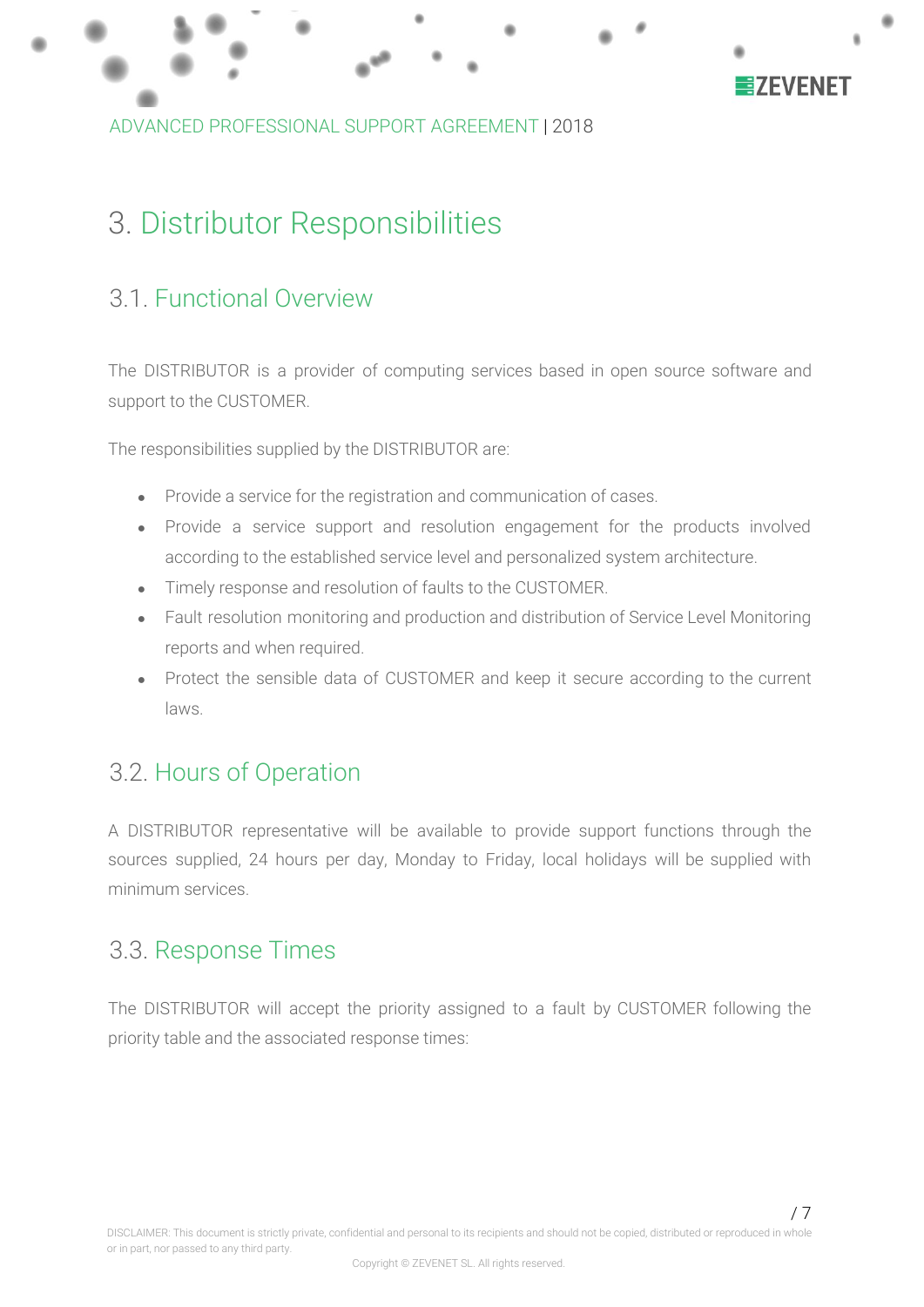

| Priority level | Max response time |
|----------------|-------------------|
| A              | 2 hours           |
| B              | 4 hours           |
| C              | Next business day |

## <span id="page-8-0"></span>3.4. Service Level Targets

The DISTRIBUTOR will respond within the time specified by the priority allocation. CUSTOMER will issue reports as and when required to the DISTRIBUTOR unit manager for the purpose of gauging DISTRIBUTOR performance.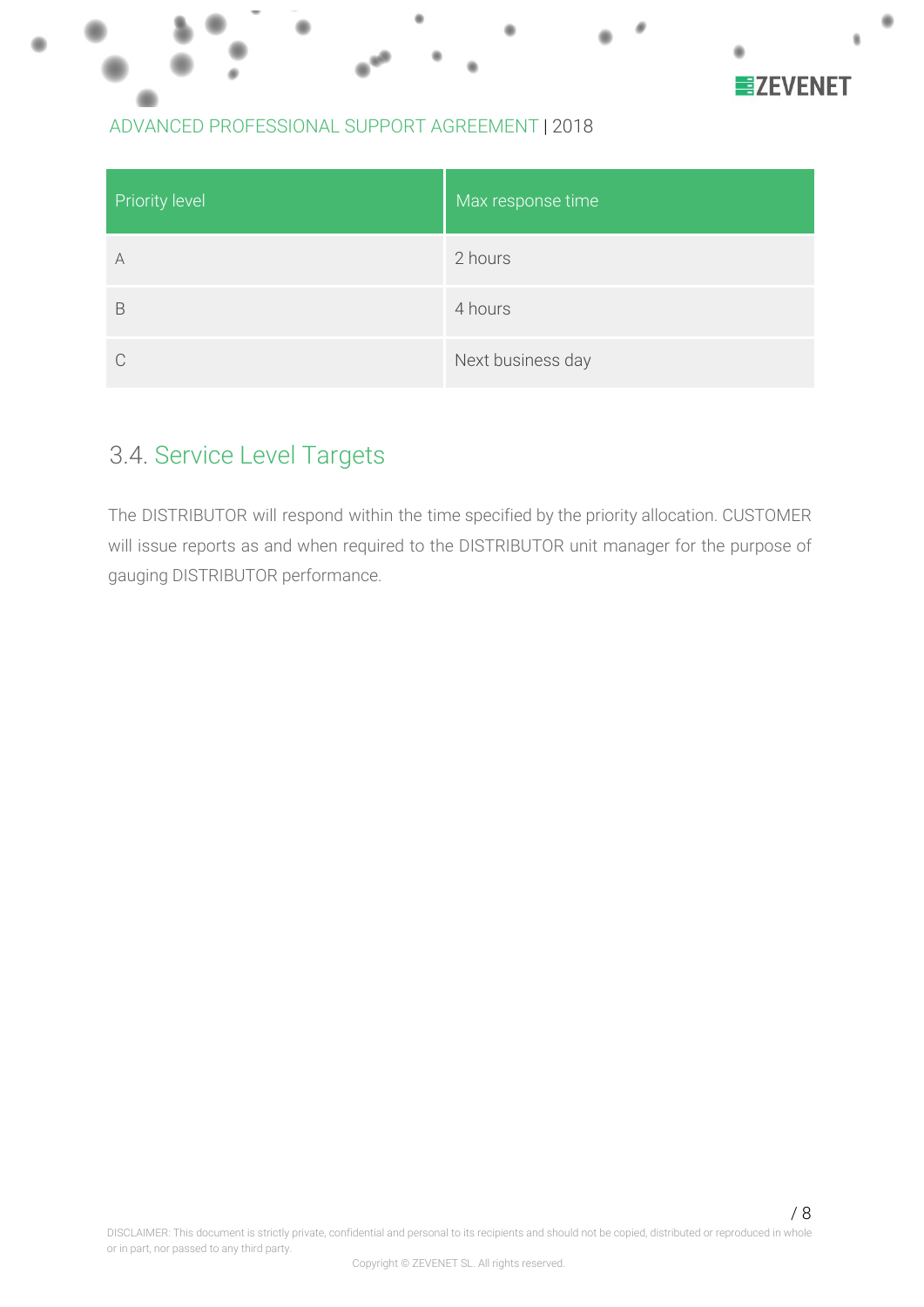

ADVANCED PROFESSIONAL SUPPORT AGREEMENT |2018

# <span id="page-9-0"></span>4. Supported Products/Applications/Systems

# <span id="page-9-1"></span>4.1. Supported Devices

The DISTRIBUTOR supplies the professional support for all Zevenet formats, physical, virtual or special approved devices published into the official website [https://www.zevenet.com](https://www.zevenet.com/).

# <span id="page-9-2"></span>4.2. Advanced Professional Support Benefits

The Advanced Professional Support Service benefits are described in the table below.

| Zevenet Support Levels & Enterprise Benefits                                                                                                         | <b>Advanced Support</b> |
|------------------------------------------------------------------------------------------------------------------------------------------------------|-------------------------|
| Main Support Levels                                                                                                                                  |                         |
| System/Server Included<br>* Physical, virtual and homologated device is supported.                                                                   |                         |
| Incidents/Cases Included<br>*We help you solving doubts and problems. Bugs will not be registered as cases.                                          | Unlimited               |
| <b>Dedicated Engineer</b><br>* We ensure a dedicated engineer to solve your cases and doubts.                                                        |                         |
| Max Response Time<br>* The response time will be flexible according with the incident priority, but at the worst<br>case will never reach this time. | 4 working hours         |
| <b>Support Coverage</b><br>* Engineers availability hours.                                                                                           | 24x5                    |
| Number of load balancers supported<br>* This is the number of load balancers supported if applies.                                                   | Maximum 10 clusters     |
| <b>Product Upgrades</b><br>* Free products upgrade are included for the nodes supported.                                                             |                         |
| <b>Supported Software</b>                                                                                                                            |                         |

DISCLAIMER: This document is strictly private, confidential and personal to its recipients and should not be copied, distributed or reproduced in whole or in part, nor passed to any third party.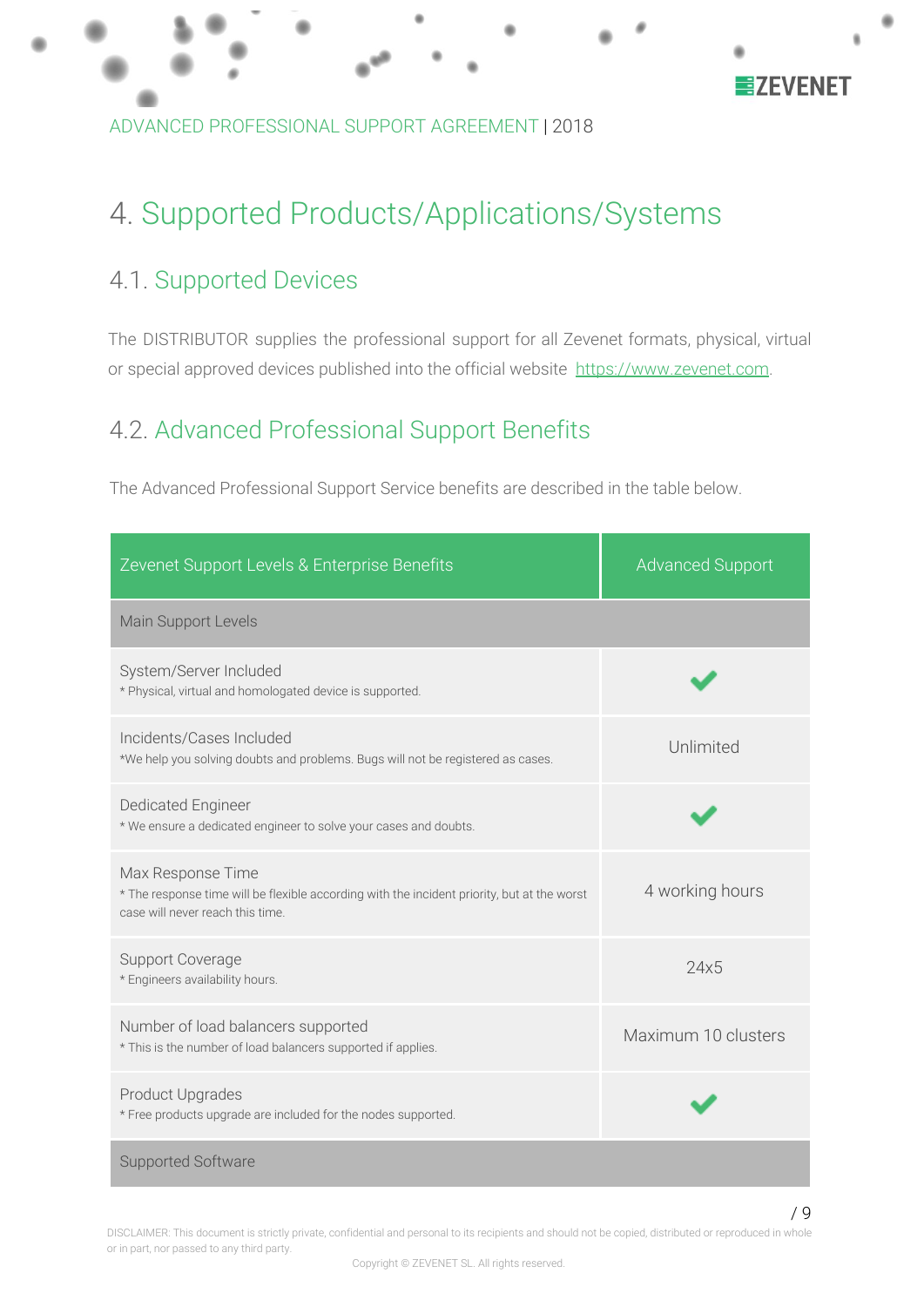

| Zevenet Community Edition<br>* Release candidate and stable versions are included.                                                                                              |  |
|---------------------------------------------------------------------------------------------------------------------------------------------------------------------------------|--|
| Zevenet Enterprise Edition<br>* Release candidate and stable versions are included.                                                                                             |  |
| Resources                                                                                                                                                                       |  |
| Software Updates<br>* Software package updates will be provided.                                                                                                                |  |
| Development Proposals Prioritisation<br>* The development requests from customers will be prioritized and will be accepted if<br>fits with the development line of the project. |  |
| Private Package Repository<br>* A private package repository will be available to access to specific needs.                                                                     |  |
| Instant Hotfixes<br>* Will be provided instant hotfixes without waiting a new release.                                                                                          |  |
|                                                                                                                                                                                 |  |
| <b>Contact Sources</b>                                                                                                                                                          |  |
| Mailing List<br>* Through the official mailing list.                                                                                                                            |  |
| <b>Bug Tracker</b><br>* Through the official bug tracker.                                                                                                                       |  |
| Security and maintenance advisories<br>* Will be provided news, tips, security and maintenance advices through email.                                                           |  |
| Remote assistance<br>* This is an available resource.                                                                                                                           |  |
| <b>Customer Portal</b><br>* Web access to the customer portal with documentation, updates, ticketing system,<br>etc.                                                            |  |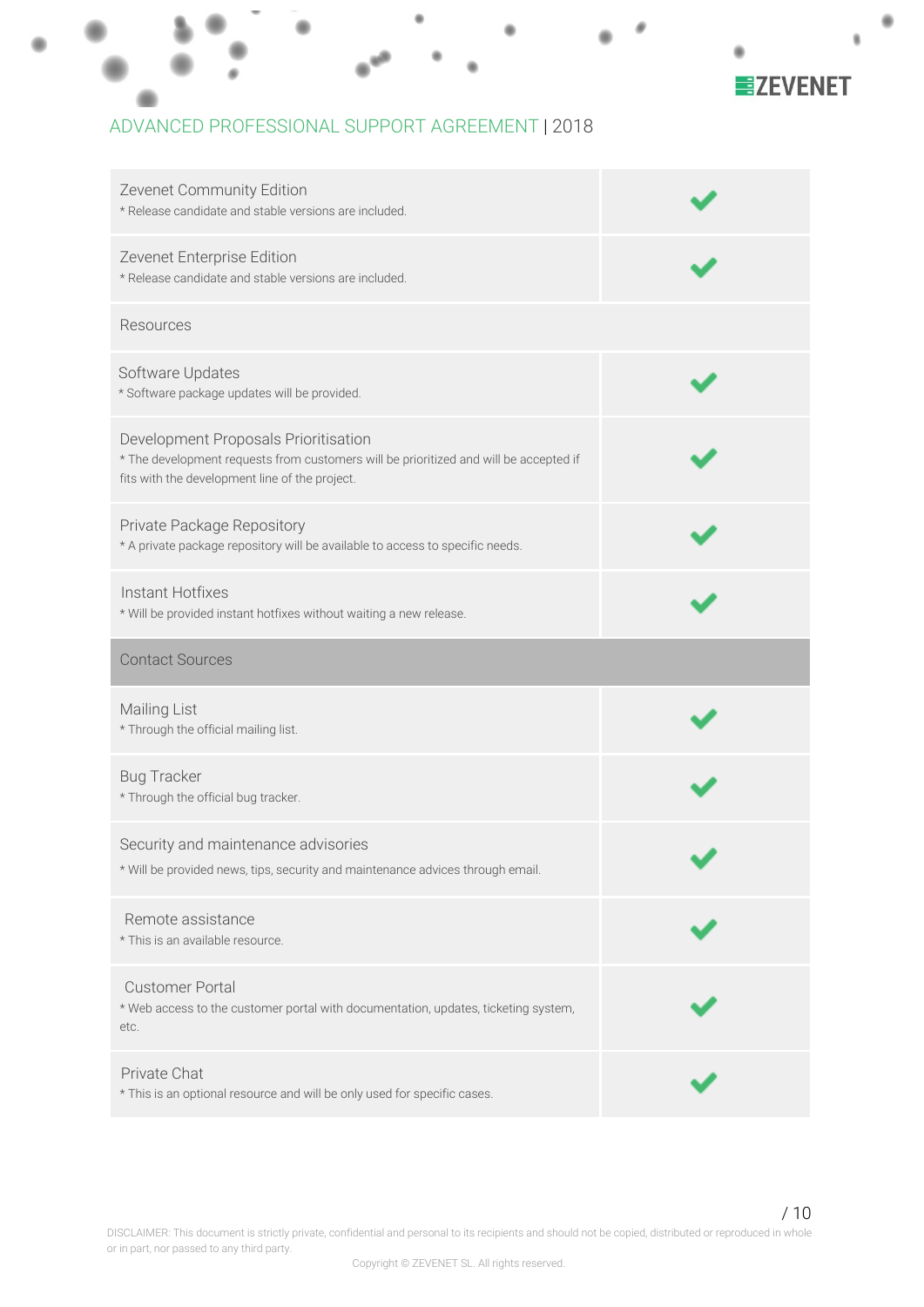

#### ADVANCED PROFESSIONAL SUPPORT AGREEMENT |2018

### <span id="page-11-0"></span>4.3. Supported Software

The supported software by the DISTRIBUTOR includes the Zevenet products, a complete limitless load balancing solution based in an open source appliance, versions v1, v2, v3, v4, v5 and the new upcoming releases.

Release candidate versions are included and periodic upgrades are fully supplied and supported.

The support service include the development proposals prioritization to be adaptable with the customers requirements and will be accepted if fits with the development line of the open source project. The development proposals will not be considered as cases.

The DISTRIBUTOR will be able to provide to CUSTOMER instant hotfixes to resolve software faults and special cases, that will be fully supported. Private software repository will be supplied for specific CUSTOMER needs.

## <span id="page-11-1"></span>4.4. Support Control

The support services supplied by DISTRIBUTOR to CUSTOMER are considered cases. A case could be a requirement, problem, request, doubt or assistance about the supported products.

With this support option the CUSTOMER could use all cases they need, as it are unlimited. If the number of nodes exceeds, another **Advanced Support** pack should be acquired or upgrade the support pack.

### 4.5. Communication Resources

All the petitions will be reported to the DISTRIBUTOR through the official Customer Portal ([https://](https://zvnadm.zevenet.com/)[central.zevenet.com](http://central.zevenet.com/)), where CUSTOMER, represented by the main contact person or another authorized person, will have access along the professional service agreement lifetime.